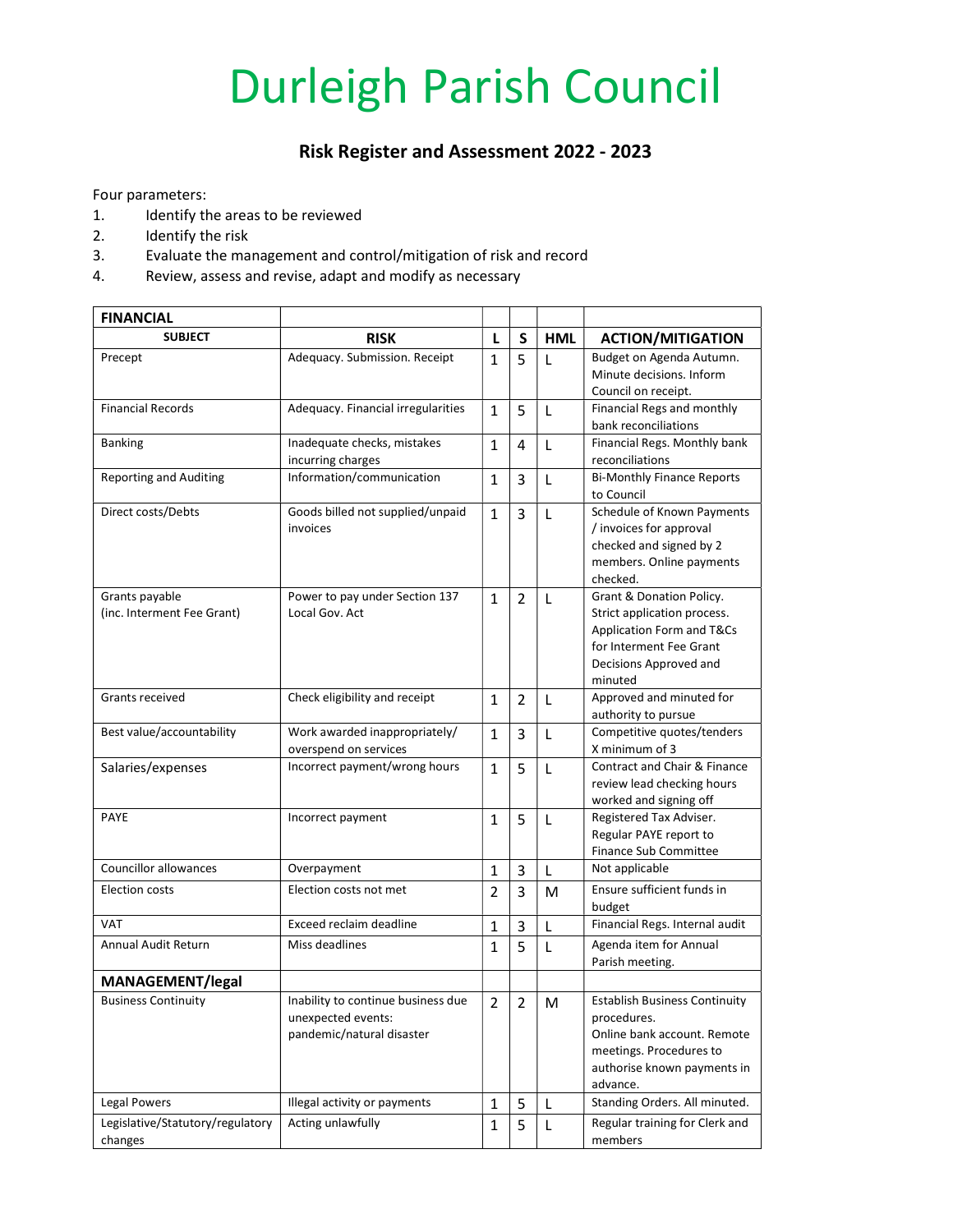| Minutes, Agendas, notices   | Accuracy and legibility           | $\mathbf{1}$   | 3              | L | Standing Orders, checking,                               |
|-----------------------------|-----------------------------------|----------------|----------------|---|----------------------------------------------------------|
|                             |                                   |                |                |   | approval and signing,                                    |
|                             |                                   |                |                |   | publish and display                                      |
| Meetings                    | Disruption/public disorder        | 3              | 5              | M | Chairman to manage conduct                               |
|                             |                                   |                |                |   | of meeting guided by Clerk. In                           |
|                             |                                   |                |                |   | event of serious disruption                              |
|                             |                                   |                |                |   | Police may be called.                                    |
|                             |                                   |                |                |   | Risk assessment                                          |
| Members interest            | Conflict of interest: personal or | 3              | 5              | M | Declarations of Interest as                              |
|                             | prejudicial. Damage of reputation |                |                |   | Agenda item and review of                                |
|                             | of the Council or charges of      |                |                |   | register book annually                                   |
|                             | corruption                        |                |                |   |                                                          |
| Predetermination            | Members accused of crime of       | 3              | 5              | М | Member training and Clerk                                |
|                             | "showing bias in Public Office"   |                |                |   | guiding                                                  |
| Employees                   | Loss of key personnel, fraud,     | $\overline{2}$ | 5              | M | Continuity plan. Fidelity                                |
|                             | health and safety                 |                |                |   | insurance. Training and                                  |
|                             |                                   |                |                |   | supervision                                              |
| <b>ASSETS</b>               |                                   |                |                |   |                                                          |
| Insurances                  | Adequacy/cost/compliance and      | 3              | 5              | M | Annual review, Employer's                                |
|                             | fidelity                          |                |                |   | liability. Guidance from                                 |
|                             |                                   |                |                |   | SALC/Auditor                                             |
| Assets                      | Loss/damage/risk to third party   | $\mathbf{1}$   | 5              | L | Adequate insurance, annual<br>review                     |
| Maintenance                 | Poor performance/loss of          | 2              | 5              | M | Review, repair, insure. Risk                             |
|                             | income/risk to third parties      |                |                |   | assessments                                              |
| Notice Boards               | Risk to third parties/roadside    | $\mathbf{1}$   | 5              | L | Inspection, insurance.                                   |
|                             | danger                            |                |                |   | Key kept by Clerk and Chair                              |
| Street furniture            | Park bench and waste bin          | $\mathbf{1}$   | 5              | L | Regular inspection                                       |
| Trees                       | Vandalism/Third party risk        | $\mathbf{1}$   | 3              | L | Regular inspection                                       |
| Laptop and Projector        | Vandalism / theft                 | $\mathbf{1}$   | $\overline{2}$ | L | Kept Securely by Clerk                                   |
| <b>HEALTH AND SAFETY</b>    |                                   |                |                |   |                                                          |
| Meetings location           | Adequacy and risks of venue       | 5              | 5              | H | Risk Assessment. Only meet                               |
|                             |                                   |                |                |   | in person if fully able to                               |
|                             |                                   |                |                |   | comply with COVID safe                                   |
|                             |                                   |                |                |   | regulations. Clean all                                   |
|                             |                                   |                |                |   | touchable services before and                            |
|                             |                                   |                |                |   | after use. Retain use of face                            |
|                             |                                   |                |                |   | masks until infection levels                             |
|                             |                                   |                |                |   | low and all attendees in                                 |
|                             |                                   |                |                |   | agreement that face masks                                |
|                             |                                   |                |                |   | are not required.                                        |
|                             |                                   |                |                |   | Use of projector to prevent                              |
|                             |                                   |                |                |   | need for documents to be                                 |
| Site visits                 | Weather/road/animal/countryside   |                |                | М | circulated during meetings.<br><b>Risk Assessments</b>   |
|                             | risk and dangers                  | 2              | 5              |   |                                                          |
| Personnel                   | Risk - home working               | $\mathbf{1}$   | 5              | M | Clerk to risk assess                                     |
| <b>COMPLIANCE</b>           |                                   |                |                |   |                                                          |
| Health and Safety           | Risk to Clerk and/ or members     | 5              | 5              | H | Adequate training. Remain                                |
|                             |                                   |                |                |   | aware of COVID safe                                      |
|                             |                                   |                |                |   | regulations.                                             |
| Council records - archive   | Loss through theft, fire, damage  | $\overline{2}$ | 5              | М | Careful storage/archiving                                |
| Council records- electronic | Ditto and computer crash          | 3              | 5              | M | Careful storage and back-up                              |
|                             |                                   |                |                |   | on Google cloud                                          |
| Data Protection             | Infringement deliberately or      | 2              | 5              | M | Adopt privacy policy. Training                           |
| <b>GDPR 2018</b>            | accidentally                      |                |                |   | for Clerk and Councillors                                |
| Freedom of Information Act  | Council reputation and time       | 3              | 5              | M | Model scheme/complaints                                  |
|                             | resources to answer               |                |                |   | procedure, training                                      |
| <b>Employment Law</b>       | Dispute with employee             | 2              | 5              | M | Contract, JD and grievance<br>procedure and disciplinary |
|                             |                                   |                |                |   | procedure.                                               |
|                             |                                   |                |                |   |                                                          |